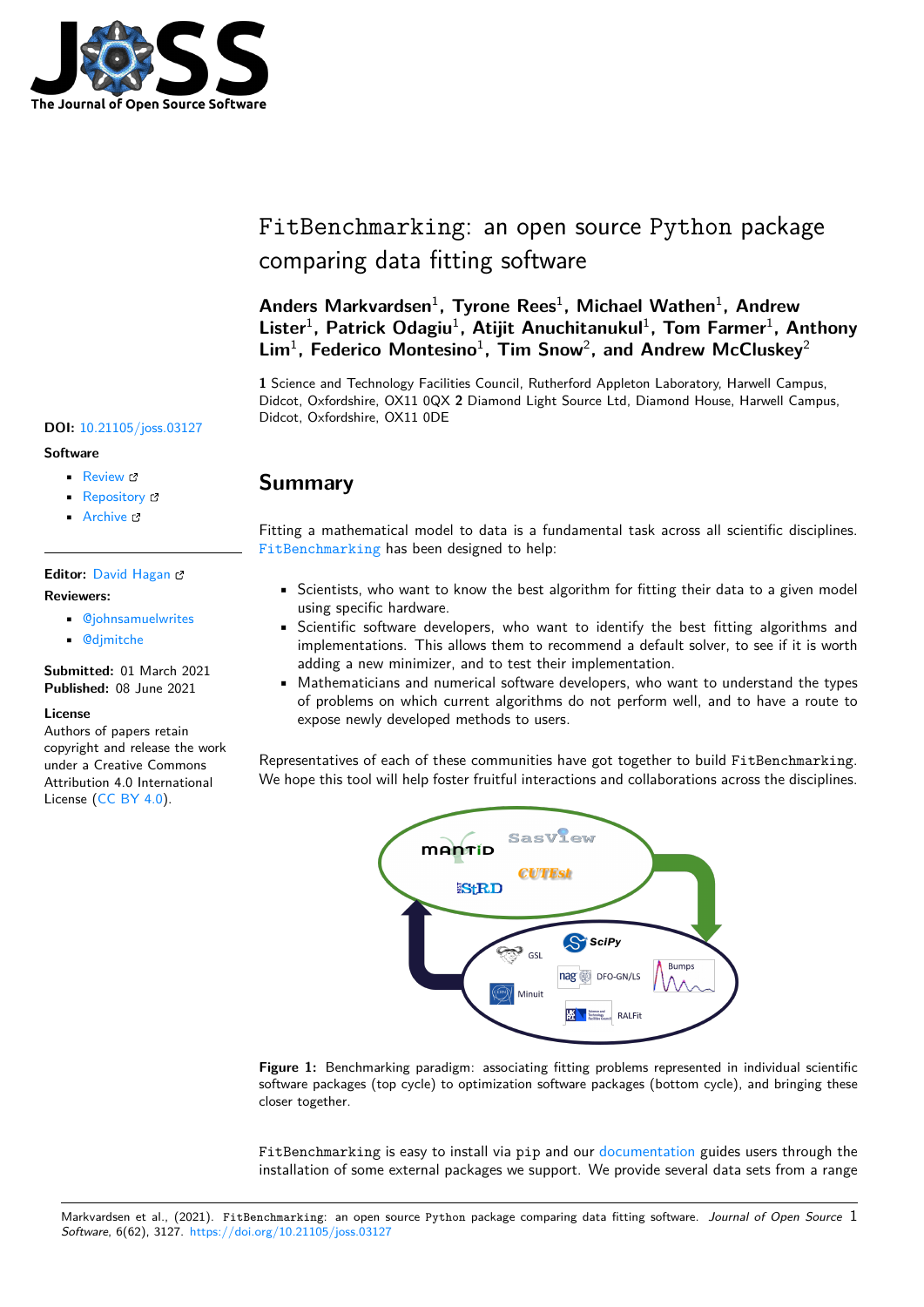

of applications and adding new data in these formats is as easy as dropping the data into a new folder. The data and fitting packages currently supported are shown in Figure 1. A key part of FitBenchmarking is the ease of which a user, with a basic knowledge of Python, can add new fitting software, data formats and different fitting comparison output metrics.

## **State of the field**

Fitting data to models is a form of optimization, and CUTEst (Gould et al., 2015), and its predecessors, has been the standard tool to benchmark optimization packages for some time. CUTEst can benchmark any problem written in a custom SIF format. However, only the hooks to run the same problem are provided, the user must provide their own data analysis. Tools such as Paver (Bussieck et al., 2014), part of the COI[N-OR initiative, can](#page-3-0) be used alongside CUTEst (or other tools) for this purpose. The packages Olympus (Häse et al., 2021) and Benchopt (*BenchOpt 1.1.0*, 2021) have been recently developed as benchmarking and analysis frameworks for optimization problems. Olympus is designed for experiment planning and provides analytic [benchmark problems,](#page-3-1) experimental datasets, and emulated datasets, but could be adapted to be applied to any optimization (or data-fitting) problem. [Benchopt](#page-3-2), on the other ha[nd, is currently primar](#page-3-3)ily used to benchmark data fitting using a range of cost functions. Benchopt ships with a limited number of example data sets, but it is well documented how to write new benchmarks with custom data and objective functions.

## **Statement of need**

While there is some overlap between FitBenchmarking and the rest of the field, what makes our software unique is:

- It is designed to interface directly to the source of data, be that a scientific software package or an academic data set. Our parser class can be extended to make it clear what a developer needs to do to get data into FitBenchmarking.
- While being easy to extend using new software, or new data from currently supported packages, FitBechmarking ships with open datasets that all can use for testing.
- FitBenchmarking tests implementations of algorithms, not just algorithms. A growing number of optimization packages that can be used for data fitting are supported, and it is straightforward to extend our controller class to add new software.
- FitBenchmarking performs its own data processing and analysis and, if needed, the output generated can be customized for new data sets and/or minimizers.

As far as we are aware, FitBenchmarking is the only package that is designed specifically to interface directly with optimization packages and individual scientific software packages to test different implementations of fitting algorithms. FitBenchmarking originally started as a tool to benchmark fitting algorithms in the data reduction package Mantid (Arnold et al., 2014), which is used to process neutron scattering and muon spectroscopy data. FitBenchmarking has since been significantly extended to take data and models from other real world applications and data analysis / modelling / treatment packages, such as  $SasView$  (Doucet et al., 2020) and CUTEst (Gould et al., 2015). It fits models to the data by using a [range of data fittin](#page-3-4)g and nonlinear optimization software packages, and present comparisons through a variety of different metrics. These include comparison tables and performance profile plots.

FitBenchmarking compares how different fitting algorithms perform for [the same data, mode](#page-3-5)l and initial gu[ess. The best para](#page-3-0)meters for the model are found by solving a nonlinear leastsquares problem, which can either be solved using a dedicated optimisation software package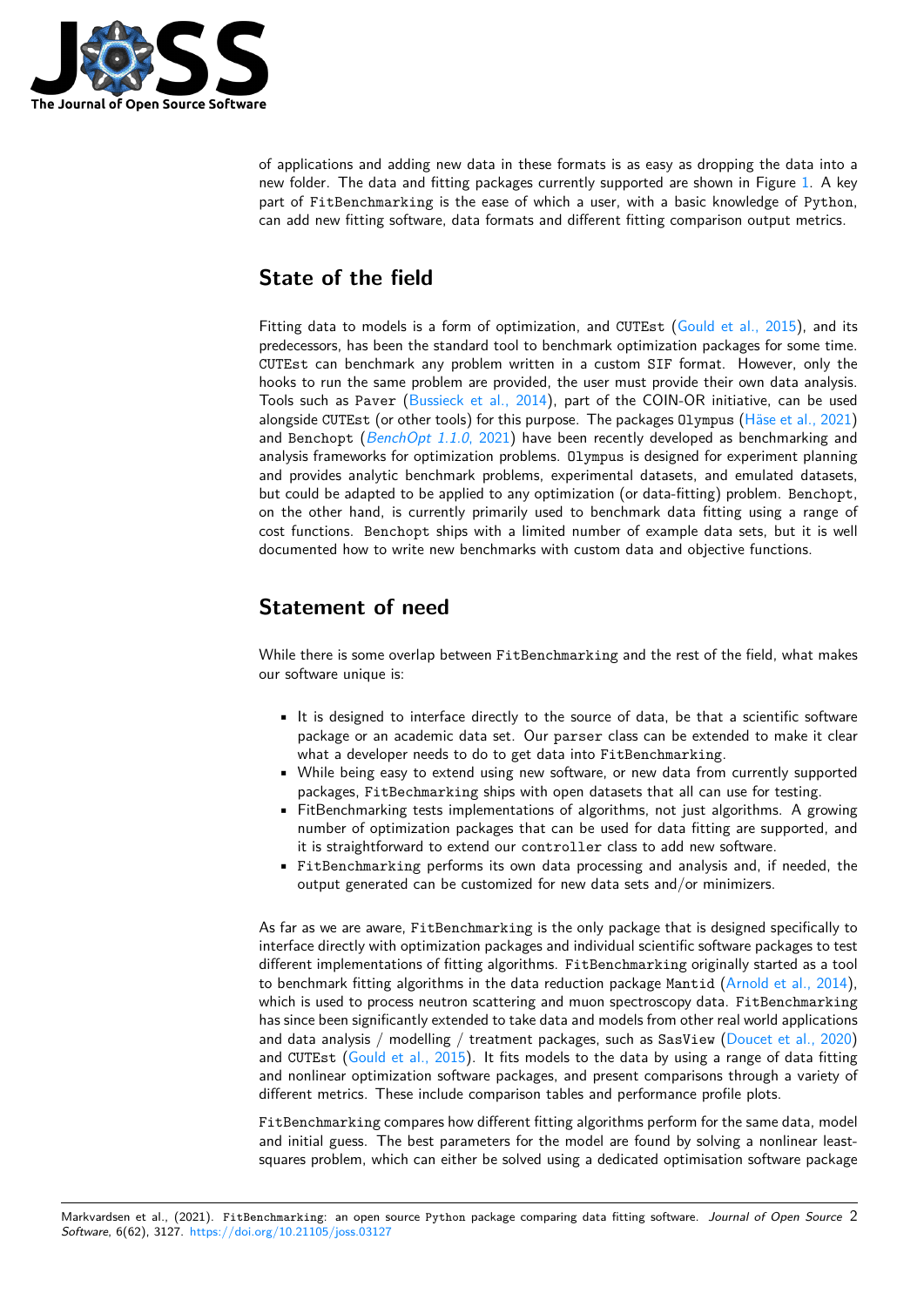

or using a fitting algorithm implementation within a scientific software package. Figure 2 displays a data set from FitBenchmarking where the crosses are the data points and the two curves are the fits found by two optimization algorithms implemented in GSL (Galassi et al., 2009). From Figure 2, it is clear that the solution given by lmsder is better. As the volume of data increases, and we do more and more scientific analysis algorithmically, it is increasing[ly](#page-2-0) important that we apply the best available algorithm for a given category of fitting problems. FitBenchmarking generates HTML output that makes it easy to compare m[inimizers on a](#page-3-6) [given](#page-3-6) problem set.

<span id="page-2-0"></span>

**Figure 2:** A sample fit: this problem is shipped with FitBenchmarking. The data was collected from an instrument named VESUVIO at the ISIS Neutron and Muon Source and has a difficult initial guess.

FitBenchmarking will help the scientist make an informed choice by comparing runtime and accuracy of all available minimizers, on their specific hardware, on problems from their science area.

FitBenchmarking will help the scientific software developer ensure that the most robust and quickest algorithms for the type of data analysis they support are available in their software.

FitBenchmarking will help mathematicians see what the state of the art is, and what kinds of data are problematic. It will give them access to real data, and will give a route for novel methods to quickly make it into production.

## **Acknowledgements**

We would like to acknowledge funding support from:

- European Union's Horizon2020 research and innovation programme, EU SINE2020 WP-10,
- EPSRC Grant EP/M025179/1 Least Squares: Fit for the Future.
- The Ada Lovelace Centre (ALC).

We would also like to thank Nick Draper, Roman Tolchenov, Nick Gould and Jaroslav Fowkes for their helpful comments and advice.